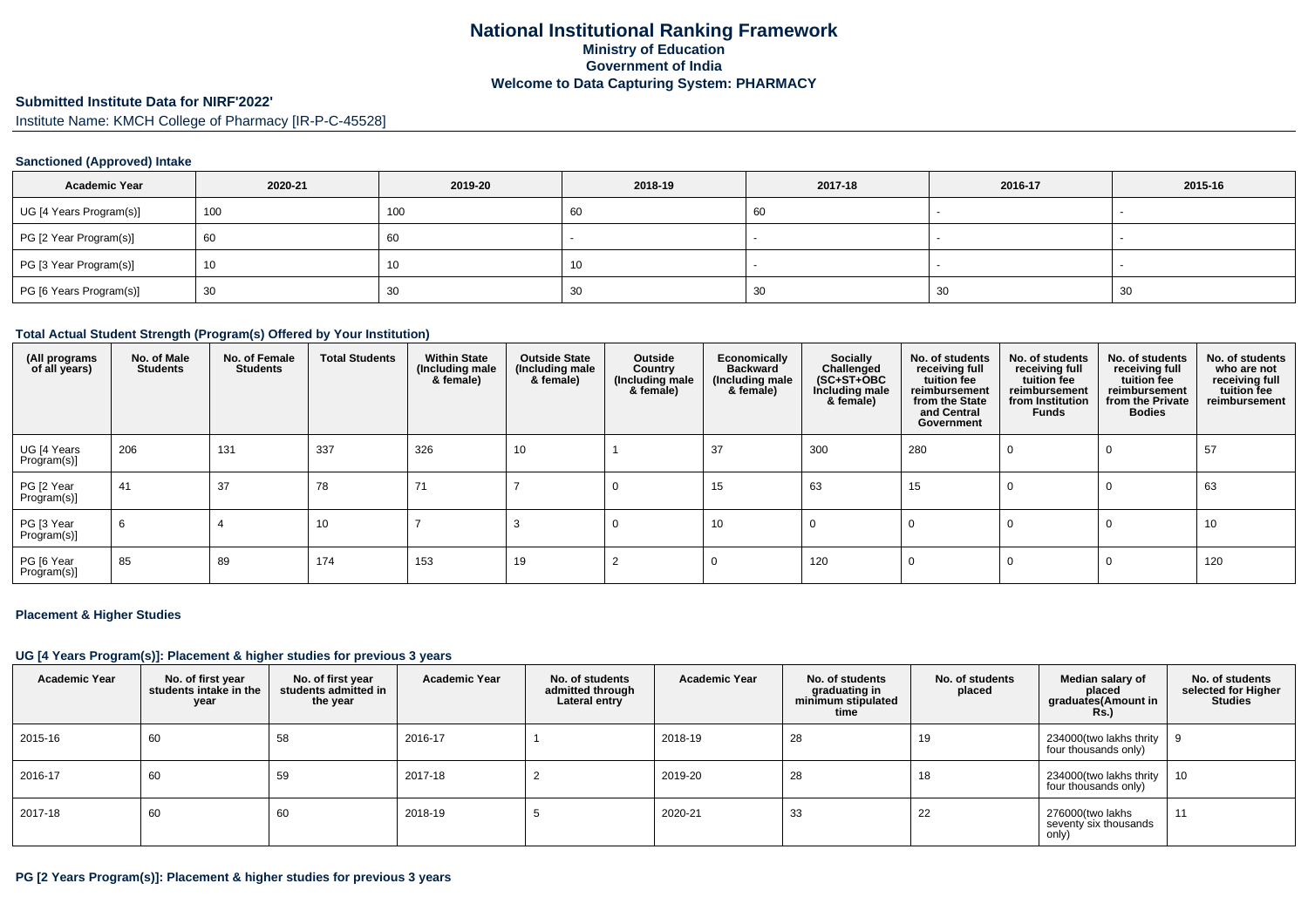| <b>Academic Year</b> | No. of first year<br>students intake in the<br>year | No. of first year<br>students admitted in<br>the year | <b>Academic Year</b> | No. of students graduating in minimum<br>stipulated time | No. of students<br>placed | Median salary of<br>placed<br>graduates(Amount in<br><b>Rs.)</b> | No. of students<br>selected for Higher<br><b>Studies</b> |
|----------------------|-----------------------------------------------------|-------------------------------------------------------|----------------------|----------------------------------------------------------|---------------------------|------------------------------------------------------------------|----------------------------------------------------------|
| 2017-18              | 60                                                  | 29                                                    | 2018-19              | 29                                                       | 29                        | 336000(three lakhs<br>thirty six thousands<br>only)              |                                                          |
| 2018-19              | 60                                                  | 42                                                    | 2019-20              | 42                                                       | 42                        | 336000(three lakhs<br>thirty six thousands<br>only)              |                                                          |
| 2019-20              | 60                                                  | 43                                                    | 2020-21              | 43                                                       | 43                        | 350000(three lakhs<br>fifty thousands only)                      |                                                          |

# **PG [3 Years Program(s)]: Placement & higher studies for previous 3 years**

| <b>Academic Year</b> | No. of first year<br>students intake in the<br>year | No. of first vear<br>students admitted in<br>the year | <b>Academic Year</b> | No. of students<br>admitted through<br>Lateral entry | <b>Academic Year</b> | No. of students<br>graduating in<br>minimum stipulated<br>time | No. of students<br>placed | Median salary of<br>placed<br>graduates(Amount in<br><b>Rs.)</b> | No. of students<br>selected for Higher<br><b>Studies</b> |
|----------------------|-----------------------------------------------------|-------------------------------------------------------|----------------------|------------------------------------------------------|----------------------|----------------------------------------------------------------|---------------------------|------------------------------------------------------------------|----------------------------------------------------------|
| 2016-17              | 10                                                  |                                                       | 2017-18              |                                                      | 2018-19              |                                                                |                           | 336000(three lakhs<br>thirty six thousands<br>only)              |                                                          |
| 2017-18              | 10                                                  |                                                       | 2018-19              |                                                      | 2019-20              |                                                                |                           | 336000(three lakhs<br>thirty six thousands<br>only)              |                                                          |
| 2018-19              | 10                                                  |                                                       | 2019-20              |                                                      | 2020-21              |                                                                |                           | 350000(three lakhs<br>fifty thousands only)                      |                                                          |

# **PG [6 Years Program(s)]: Placement & higher studies for previous 3 years**

| <b>Academic Year</b> | No. of first year<br>students intake in the<br>year | No. of first year<br>students admitted in<br>the year | <b>Academic Year</b> | No. of students graduating in minimum<br>stipulated time | No. of students<br>placed | Median salary of<br>placed<br>graduates(Amount in<br><b>Rs.)</b> | No. of students<br>selected for Higher<br><b>Studies</b> |
|----------------------|-----------------------------------------------------|-------------------------------------------------------|----------------------|----------------------------------------------------------|---------------------------|------------------------------------------------------------------|----------------------------------------------------------|
| 2013-14              | 30                                                  | 29                                                    | 2018-19              | 27                                                       | 27                        | 336000(three lakhs<br>thirty six thousands<br>only)              |                                                          |
| 2014-15              | 30                                                  | 30                                                    | 2019-20              | 28                                                       | 28                        | 336000(three lakhs<br>thirty six thousands<br>only)              |                                                          |
| 2015-16              | 30                                                  | 30                                                    | 2020-21              | 28                                                       | 28                        | 350000(three lakhs<br>fifty thousands only)                      |                                                          |

## **Ph.D Student Details**

| Ph.D (Student pursuing doctoral program till 2020-21 Students admitted in the academic year 2020-21 should not be entered here.) |                               |  |  |  |  |
|----------------------------------------------------------------------------------------------------------------------------------|-------------------------------|--|--|--|--|
| <b>Total Students</b>                                                                                                            |                               |  |  |  |  |
| Full Time                                                                                                                        |                               |  |  |  |  |
| Part Time                                                                                                                        |                               |  |  |  |  |
| No. of Ph.D students graduated (including Integrated Ph.D)                                                                       |                               |  |  |  |  |
|                                                                                                                                  | 2018-19<br>2020-21<br>2019-20 |  |  |  |  |
| Full Time                                                                                                                        |                               |  |  |  |  |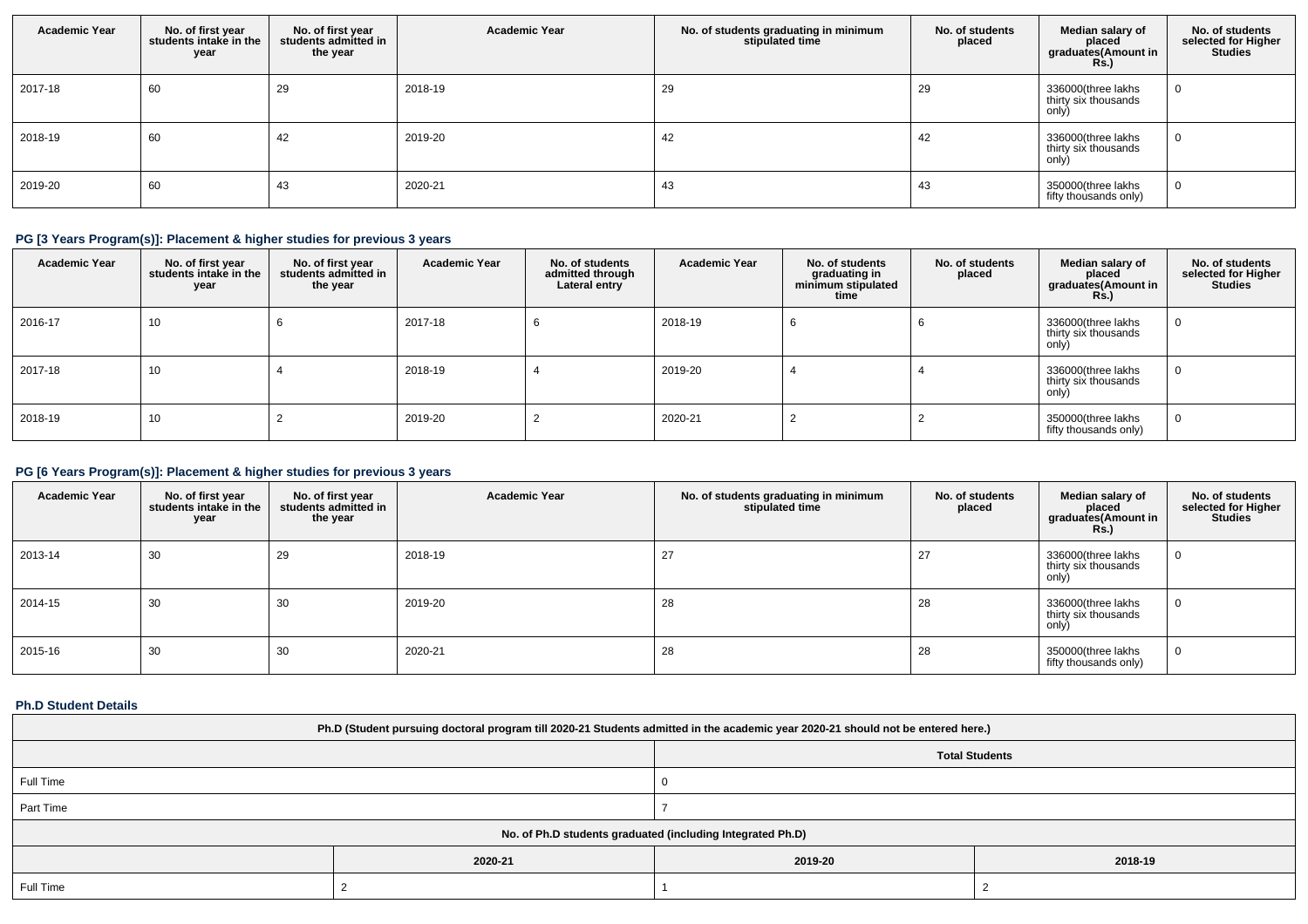| art lime |  |  |
|----------|--|--|
|          |  |  |

# **Financial Resources: Utilised Amount for the Capital expenditure for previous 3 years**

| <b>Academic Year</b><br>2020-21                                                                      |                                                             | 2019-20                                                     | 2018-19                                                        |  |  |  |  |
|------------------------------------------------------------------------------------------------------|-------------------------------------------------------------|-------------------------------------------------------------|----------------------------------------------------------------|--|--|--|--|
|                                                                                                      | <b>Utilised Amount</b>                                      | <b>Utilised Amount</b>                                      | <b>Utilised Amount</b>                                         |  |  |  |  |
| Annual Capital Expenditure on Academic Activities and Resources (excluding expenditure on buildings) |                                                             |                                                             |                                                                |  |  |  |  |
| Library                                                                                              | 1480792 (fourteen lakhs eighty thousands seven hundreds and | 963749 (nine lakhs sixty three thousands seven hundreds and | 1048355 (ten lakhs forty eight thousands three hundred fifty   |  |  |  |  |
|                                                                                                      | ninety two only)                                            | fourty nine only)                                           | five only)                                                     |  |  |  |  |
| New Equipment for Laboratories                                                                       | 1097400 (ten lakhs ninety seven thousands four hundreds     | 2920342 (twenty nine lakhs twenty thousands three hundreds  | 4874034 (fourty eight lakhs seventy four thousands thirty four |  |  |  |  |
|                                                                                                      | only)                                                       | and fourty two only)                                        | only)                                                          |  |  |  |  |
| Other expenditure on creation of Capital Assets (excluding                                           | 169417 (one lakh sixtry nine thousands four hundreds and    | 2830992 (twenty eight lakhs thirty thousands nine hundreds  | 6119279 (sixty one lakhs ninteen thousands two hundreds and    |  |  |  |  |
| expenditure on Land and Building)                                                                    | fourteen only)                                              | and ninety two only)                                        | seventy nine only)                                             |  |  |  |  |

# **Financial Resources: Utilised Amount for the Operational expenditure for previous 3 years**

| <b>Academic Year</b>                                                                                                                                                                            | 2020-21                                                                                         | 2019-20                                                                                               | 2018-19                                                                                             |  |  |  |  |
|-------------------------------------------------------------------------------------------------------------------------------------------------------------------------------------------------|-------------------------------------------------------------------------------------------------|-------------------------------------------------------------------------------------------------------|-----------------------------------------------------------------------------------------------------|--|--|--|--|
|                                                                                                                                                                                                 | <b>Utilised Amount</b>                                                                          | <b>Utilised Amount</b>                                                                                | <b>Utilised Amount</b>                                                                              |  |  |  |  |
| <b>Annual Operational Expenditure</b>                                                                                                                                                           |                                                                                                 |                                                                                                       |                                                                                                     |  |  |  |  |
| Salaries (Teaching and Non Teaching staff)                                                                                                                                                      | 22496828 (two crores twenty four lakhs ninety six thousands<br>eight hundreds and twenty eight) | 32824634 (three crores twenty eight lakhs twenty four<br>thousands six hundreds and thirty four only) | 26459487 (two crore sixty four lakhs fifty nine thousands four<br>hundred and eighty seven only)    |  |  |  |  |
| Maintenance of Academic Infrastructure or consumables and<br>other running expenditures (excluding maintenance of hostels<br>and allied services, rent of the building, depreciation cost, etc) | 9247577 (Ninety two lakhs fourty seven thousands five<br>hundreds seventy seven only only)      | 13158691 (one crore thirty one lakhs fifty eight thousands six<br>hundreds and ninety one only)       | 14794828 (one crore forty seven lakhs ninety four thousands<br>eight hundred and twenty eight only) |  |  |  |  |
| Seminars/Conferences/Workshops                                                                                                                                                                  | 0 (zero only)                                                                                   | 1118385 (Eleven lakhs eighteen thousands three hundreds<br>and eighty five only)                      | 292148 (two lakhs ninty two thousands one hundred and fourty<br>eight only)                         |  |  |  |  |

# **IPR**

| Calendar year            | 2020 | 2019 | 2018 |
|--------------------------|------|------|------|
| No. of Patents Published |      |      |      |
| No. of Patents Granted   |      |      |      |

### **Sponsored Research Details**

| <b>Financial Year</b>                    | 2020-21 | 2019-20 | 2018-19 |
|------------------------------------------|---------|---------|---------|
| Total no. of Sponsored Projects          |         |         |         |
| Total no. of Funding Agencies            |         |         |         |
| Total Amount Received (Amount in Rupees) |         |         |         |
| Amount Received in Words                 | Zero    | Zero    | Zero    |

# **Consultancy Project Details**

| <b>Financial Year</b>             | 2020-21 | 2019-20 | 2018-19 |
|-----------------------------------|---------|---------|---------|
| Total no. of Consultancy Projects |         | ້       |         |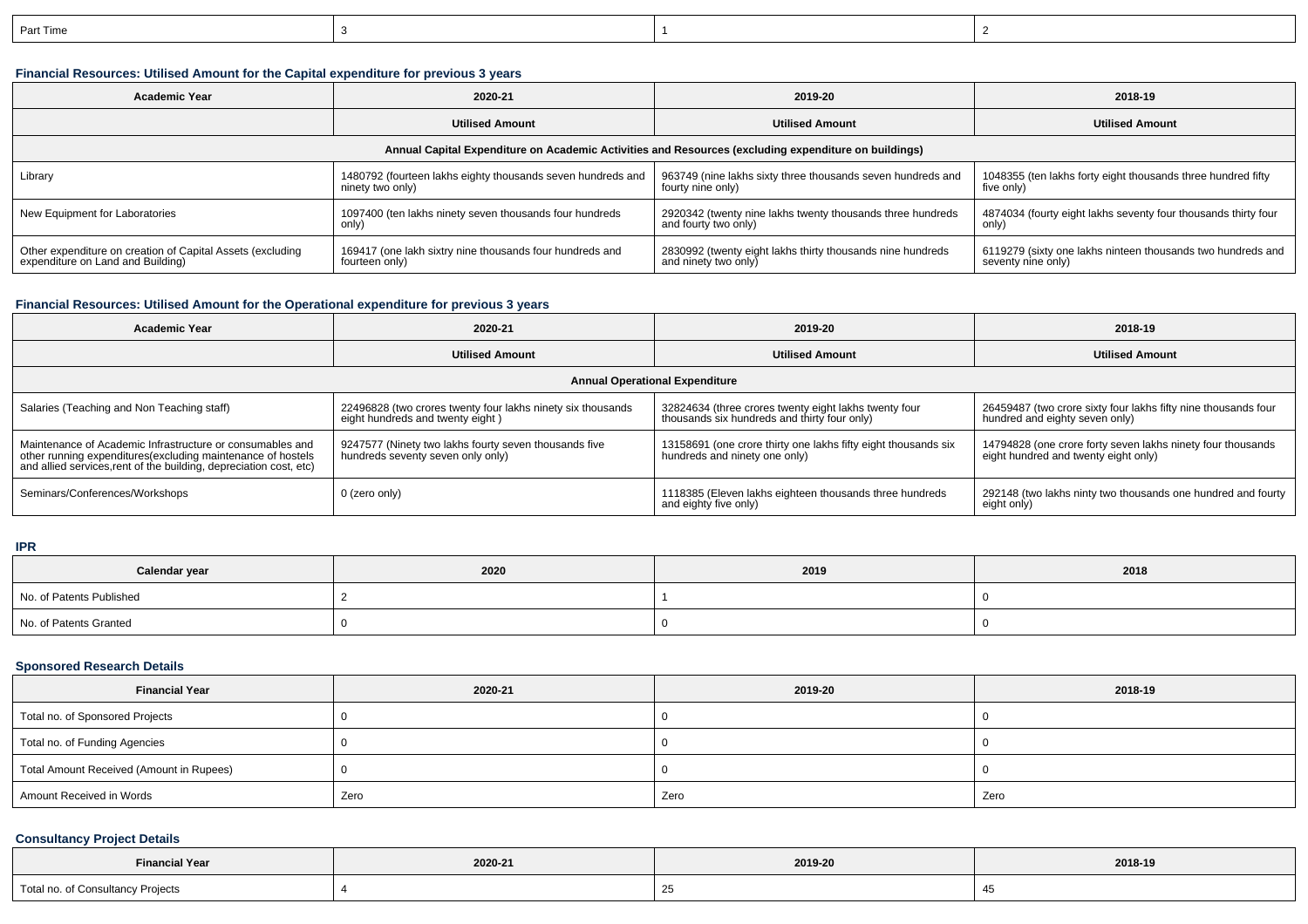| Total no. of Client Organizations        |                                                          |                                                       |                                                               |
|------------------------------------------|----------------------------------------------------------|-------------------------------------------------------|---------------------------------------------------------------|
| Total Amount Received (Amount in Rupees) | 516534                                                   | 180750                                                | 119795                                                        |
| 'Amount Received in Words                | five lakhs sixteen thousand five hundred and thirty four | one lakh eight thousands seven hundred and fifty only | one lakh ninteen thousand seven hundreds and ninety five only |

# **PCS Facilities: Facilities of physically challenged students**

| 1. Do your institution buildings have Lifts/Ramps?                                                                                                         | Yes, more than 80% of the buildings |
|------------------------------------------------------------------------------------------------------------------------------------------------------------|-------------------------------------|
| 2. Do your institution have provision for walking aids, including wheelchairs and transportation from one building to another for<br>handicapped students? | Yes                                 |
| 3. Do your institution buildings have specially designed toilets for handicapped students?                                                                 | Yes, more than 80% of the buildings |

## **Faculty Details**

| Srno            | <b>Name</b>                        | Age | Designation                                         | Gender | Qualification      | <b>Experience (In</b><br>Months) | <b>Currently working</b><br>with institution? | <b>Joining Date</b> | <b>Leaving Date</b>      | <b>Association type</b> |
|-----------------|------------------------------------|-----|-----------------------------------------------------|--------|--------------------|----------------------------------|-----------------------------------------------|---------------------|--------------------------|-------------------------|
| $\overline{1}$  | ABARNADEVIKA A                     | 44  | <b>Assistant Professor</b>                          | Female | M. Pharm           | 119                              | Yes                                           | 09-12-2013          | $\overline{\phantom{a}}$ | Regular                 |
| 2               | ADHIRAJAN N                        | 45  | Professor                                           | Male   | Ph.D               | 241                              | Yes                                           | 20-11-2009          | $\overline{\phantom{a}}$ | Regular                 |
| 3               | ARIHARASIVAKUM<br>AR G             | 49  | Professor                                           | Male   | Ph.D               | 256                              | Yes                                           | 20-08-2004          | $\overline{\phantom{a}}$ | Regular                 |
| $\overline{4}$  | <b>ARIVIKKARASUR</b>               | 52  | Associate Professor                                 | Male   | Ph.D               | 268                              | Yes                                           | 03-09-2010          | --                       | Regular                 |
| 5               | ARULKUMARAN<br><b>KSG</b>          | 51  | Professor                                           | Male   | Ph.D               | 301                              | No                                            | 02-08-1996          | 31-12-2020               | Regular                 |
| 6               | <b>DHANDAPANIC</b>                 | 44  | Associate Professor                                 | Male   | Ph.D               | 152                              | Yes                                           | 22-09-2008          | $\overline{\phantom{a}}$ | Regular                 |
| $\overline{7}$  | <b>GAYATHRI R</b>                  | 28  | <b>Assistant Professor</b>                          | Female | Master of Pharmacy | 47                               | No                                            | 18-09-2017          | 23-11-2021               | Regular                 |
| 8               | <b>HURMATH</b><br><b>UNNISSA S</b> | 46  | Associate Professor                                 | Female | Ph.D               | 218                              | No                                            | 17-08-2005          | 18-11-2021               | Regular                 |
| 9               | PONNILAVARASAN                     | 46  | Associate Professor                                 | Male   | M. Pharm           | 262                              | Yes                                           | 20-09-2005          | $\overline{\phantom{a}}$ | Regular                 |
| 10 <sup>1</sup> | PRADEEPA R                         | 28  | <b>Assistant Professor</b>                          | Female | Master of Pharmacy | 48                               | Yes                                           | 21-08-2017          | $\overline{a}$           | Regular                 |
| 11              | PREMSUNDARI V                      | 35  | <b>Assistant Professor</b>                          | Female | M. Pharm           | 63                               | Yes                                           | 09-06-2016          | $\overline{\phantom{a}}$ | Regular                 |
| 12              | RAJASEKARAN A                      | 55  | Dean / Principal /<br>Director / Vice<br>Chancellor | Male   | Ph.D               | 396                              | Yes                                           | 14-07-2008          | $\overline{\phantom{a}}$ | Regular                 |
| 13              | S MUTHUKUMAR                       | 39  | <b>Assistant Professor</b>                          | Male   | Ph.D               | 148                              | Yes                                           | 18-09-2017          | $\overline{a}$           | Regular                 |
| 14              | SANKAR C                           | 46  | Professor                                           | Male   | Ph.D               | 258                              | Yes                                           | 01-04-2011          | $\overline{\phantom{a}}$ | Regular                 |
| 15              | SATHYA PRABHA<br>G                 | 39  | Associate Professor                                 | Female | M. Pharm           | 191                              | Yes                                           | 10-02-2014          | --                       | Regular                 |
| 16              | <b>SELVARAJU K</b>                 | 56  | Associate Professor                                 | Male   | Ph.D               | 160                              | No                                            | 21-09-2010          | 31-12-2020               | Regular                 |
| 17              | <b>SHALINI S</b>                   | 40  | Professor                                           | Female | Ph.D               | 189                              | Yes                                           | 03-03-2017          | --                       | Regular                 |
| 18              | SIVAKUMAR KK                       | 47  | Associate Professor                                 | Male   | Ph.D               | 250                              | Yes                                           | 01-12-2008          | $\overline{a}$           | Regular                 |
| 19              | SIVASAMY C                         | 36  | <b>Assistant Professor</b>                          | Male   | M.Tech             | 106                              | No                                            | 10-08-2012          | 13-10-2021               | Regular                 |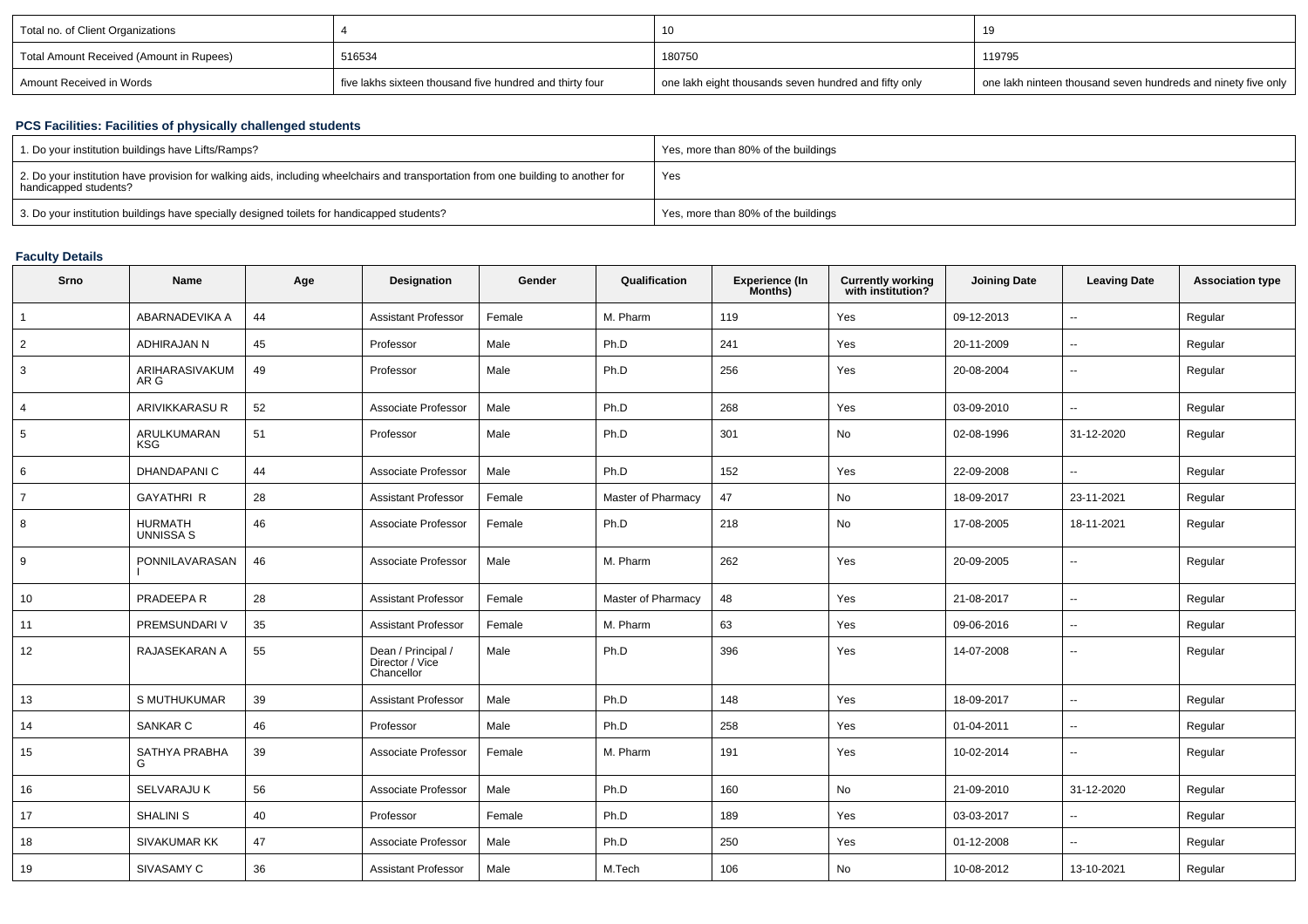| -20 | SREEDEVI M<br>KARUVALLIL            | 29 | Lecturer                   | Female | Doctor of Pharmacy | 60  | No  | 04-01-2016 | 31-12-2020               | Regular |
|-----|-------------------------------------|----|----------------------------|--------|--------------------|-----|-----|------------|--------------------------|---------|
| 21  | SUNDARAMOORT<br>HI C                | 43 | Associate Professor        | Male   | Ph.D               | 226 | Yes | 15-11-2002 | $\overline{\phantom{a}}$ | Regular |
| 22  | <b>SURESHKUMAR K</b>                | 49 | Professor                  | Male   | Ph.D               | 269 | Yes | 21-01-2004 | $\sim$                   | Regular |
| 23  | <b>TAMILSELVI N</b>                 | 43 | Associate Professor        | Female | Ph.D               | 172 | Yes | 29-09-2008 |                          | Regular |
| 24  | <b>VENNILA J</b>                    | 38 | <b>Assistant Professor</b> | Female | M.Sc.              | 178 | No  | 03-06-2016 | 30-06-2021               | Regular |
| 25  | SIVAKUMAR G                         | 45 | <b>Assistant Professor</b> | Male   | Master of Pharmacy | 158 | Yes | 24-07-2018 |                          | Regular |
| 26  | <b>TAMILSELVAN N</b>                | 34 | <b>Assistant Professor</b> | Male   | Ph.D               | 120 | No  | 01-03-2018 | 16-04-2021               | Regular |
| 27  | YUVARAJA KR                         | 48 | <b>Assistant Professor</b> | Male   | M. Pharm           | 132 | Yes | 01-01-2017 |                          | Regular |
| 28  | <b>KIRSHA KS</b>                    | 29 | <b>Assistant Professor</b> | Female | M. Pharm           | 46  | Yes | 02-01-2018 | $\overline{\phantom{a}}$ | Regular |
| 29  | LEENA VARGHESE                      | 29 | <b>Assistant Professor</b> | Female | M. Pharm           | 37  | Yes | 04-06-2018 | ۰.                       | Regular |
| 30  | NEENU ELDHO                         | 28 | <b>Assistant Professor</b> | Female | Doctor of Pharmacy | 43  | No  | 30-07-2018 | 17-12-2019               | Regular |
| 31  | SENGOTTUVEL T                       | 35 | Associate Professor        | Male   | Ph.D               | 111 | Yes | 22-01-2018 |                          | Regular |
| 32  | THIRUVENGADAR<br>AJAN VS            | 42 | Professor                  | Male   | Ph.D               | 186 | Yes | 01-06-2019 |                          | Regular |
| 33  | <b>BALA MURUGAN S</b>               | 30 | <b>Assistant Professor</b> | Male   | Doctor of Pharmacy | 54  | No  | 25-01-2019 | 04-12-2020               | Regular |
| 34  | <b>SUGITHRA B</b>                   | 31 | <b>Assistant Professor</b> | Female | M. Pharm           | 70  | Yes | 23-04-2019 |                          | Regular |
| 35  | Dithu Thekkekkara                   | 35 | <b>Assistant Professor</b> | Female | Ph.D               | 140 | No  | 25-01-2019 | 03-07-2020               | Regular |
| 36  | <b>MERIN T KOSHY</b>                | 27 | <b>Assistant Professor</b> | Female | M. Pharm           | 33  | No  | 24-04-2019 | 28-12-2021               | Regular |
| 37  | ANJITHA ARAVIND                     | 27 | Assistant Professor        | Female | M. Pharm           | 34  | Yes | 25-01-2019 |                          | Regular |
| 38  | <b>INDHU ANNIE</b><br><b>CHACKO</b> | 29 | <b>Assistant Professor</b> | Female | M. Pharm           | 25  | No  | 17-06-2019 | 30-04-2021               | Regular |
| 39  | <b>HEMAP</b>                        | 27 | <b>Assistant Professor</b> | Female | Doctor of Pharmacy | 25  | No  | 27-07-2019 | 10-12-2019               | Regular |
| 40  | SHIVAKUMAR V                        | 28 | <b>Assistant Professor</b> | Male   | M. Pharm           | 49  | No  | 03-06-2019 | 08-10-2021               | Regular |
| 41  | <b>KAVITHA R</b>                    | 41 | <b>Assistant Professor</b> | Female | M. Pharm           | 42  | Yes | 03-06-2019 |                          | Regular |
| 42  | <b>SHEENU BENOY</b>                 | 27 | <b>Assistant Professor</b> | Female | Doctor of Pharmacy | 26  | No  | 05-12-2018 | 29-02-2020               | Regular |
| 43  | ANUSREERAJ RS                       | 28 | <b>Assistant Professor</b> | Male   | Doctor of Pharmacy | 35  | No  | 24-04-2019 | 03-11-2020               | Regular |
| 44  | <b>MARIYA THOMAS</b>                | 27 | <b>Assistant Professor</b> | Female | Doctor of Pharmacy | 25  | No  | 10-12-2018 | 16-12-2019               | Regular |
| 45  | PADMAPREETHA J                      | 41 | Associate Professor        | Female | Ph.D               | 177 | Yes | 03-06-2019 | --                       | Regular |
| 46  | <b>VENKATESH G</b>                  | 34 | Associate Professor        | Male   | Ph.D               | 128 | Yes | 03-06-2019 | Ξ.                       | Regular |
| 47  | SATHISH V D                         | 26 | <b>Assistant Professor</b> | Male   | Doctor of Pharmacy | 24  | No  | 27-01-2020 | 05-02-2021               | Regular |
| 48  | <b>ASWATHY N S</b>                  | 26 | <b>Assistant Professor</b> | Female | Doctor of Pharmacy | 18  | Yes | 24-01-2020 | $\overline{\phantom{a}}$ | Regular |
| 49  | SARASWATHY S<br><b>NAIR</b>         | 27 | <b>Assistant Professor</b> | Female | M. Pharm           | 23  | No  | 12-12-2020 | 27-10-2021               | Regular |
| 50  | <b>MEGHA MOHAN</b>                  | 27 | <b>Assistant Professor</b> | Female | Doctor of Pharmacy | 19  | Yes | 12-12-2020 | $\sim$                   | Regular |